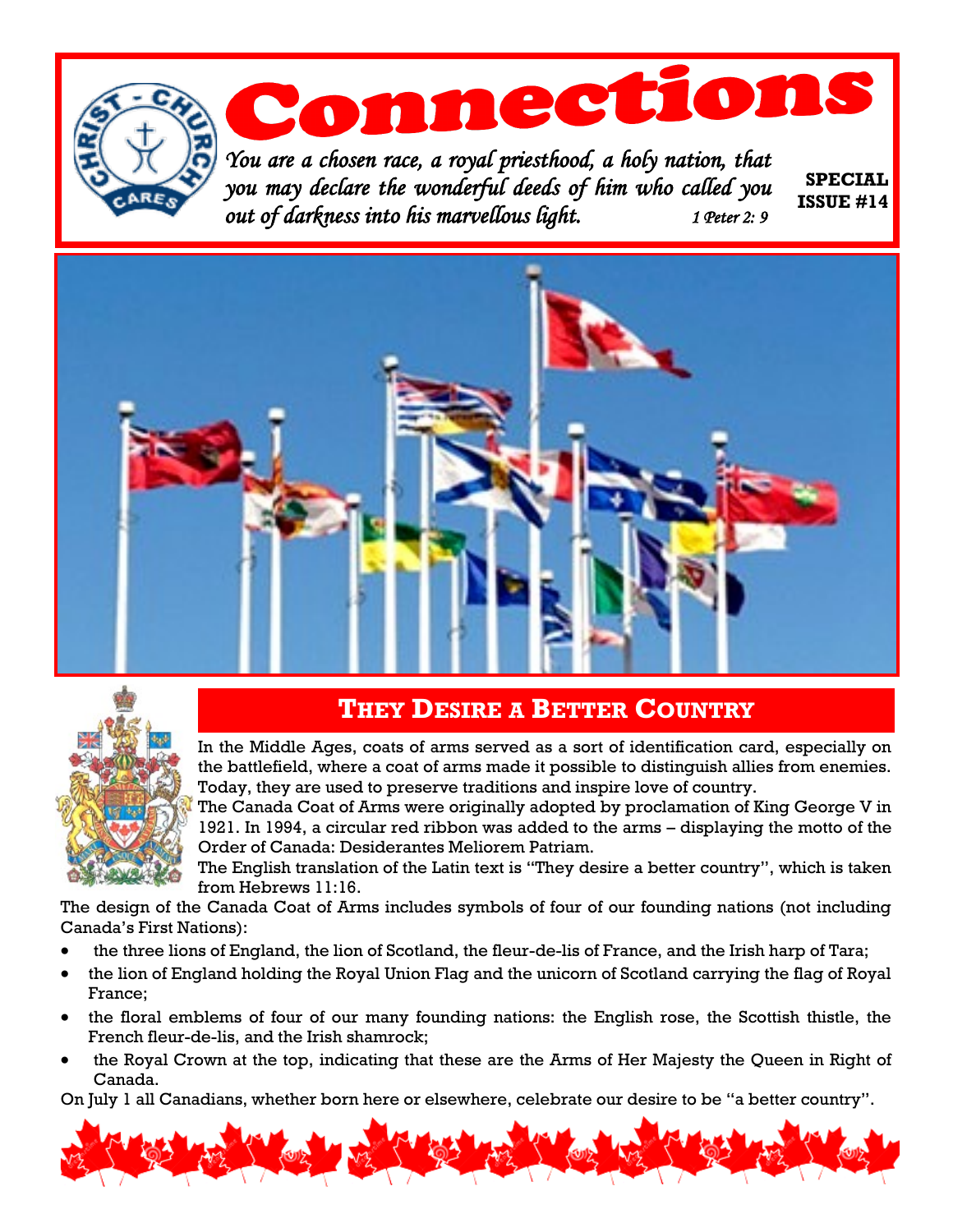# Time to make your choice

Be**fur** you decide whether this oddly familiar stranger should keep his luxurious beard or lose it, here are some of the pros and cons.

#### **Keep the fur***!*

- 1. When winter comes, he won't need a scarf to keep warm.
- 2. He could make a little money as Santa Claus at the Town Centre.
- 3. It gives him that distinguished professorial look.
- 4. If he lets it grow just a tad longer, he will never have to wear a tie again.

#### **Shave it off***!*

- 1. People are mistaking him for Moses.
- 2. It might muffle the sound of that glorious singing voice.
- 3. It could frighten the Sunday School children.
- 4. Remember Edward Lear's limerick: *There was an Old Man with a beard, Who said, "It is just as I feared! -- Two Owls and a Hen, Four Larks and a Wren,*

*Have all built their nests in my beard."*  To make this vital decision for the bearded stranger, call Brian Carr at 416.267.4568 or send him an email at brianrcarr21@gmail.com

### *Please pray for these members of our community and their families*

| <b>James Y</b>              |
|-----------------------------|
| <b>Janet F</b>              |
| <b>Jenille L</b>            |
| Christina & Joshua Joan N   |
| Ken K                       |
| <b>Margo P</b>              |
| <b>Philip I</b>             |
| Ray T                       |
| Sam P                       |
| <b>Sherri-Ann &amp; Ron</b> |
|                             |

*and for all those affected by COVID-19, racial discrimination or any injustice*



*Bearded stranger a.k.a Bill W.*

(don't forget the r in the middle) and how much you are pledging AND **fur** which side: "**Keep the fur**" or "**Shave it off**". Then you need to submit that amount to the church in your normal way, by check or cash or you can also do so by e-transfer.

The side that raises the most money by the end of the contest will win. If the "shave-it–off" group wins, we will have Bill reveal what is under the beard and we will put that picture in *Connections.* 

If the "keep-the-fur" group wins, we will have a picture of the bearded fellow with the length of the beard measured and recorded for all to know. This will also be pictured in *Connections*.

It is up to you which one it will be. The deadline for pledges is Monday, July 6th. Feel free to **fur**ther your choice by encouraging others to join in. We will keep you in**fur**med about the tally so you can raise the total **fur** your side, either out of your own pocket or by getting others on your side.

If the details are fuzzy/**fur**ry and you have questions, please contact Pastor Pam at 647- 470-1383 or email ptrondson@gmail.com by Thursday, July 2.

### *Comment from the home front:*

*I'll be happy if he shaves it off he'll look ten years younger!* 

Margaret W

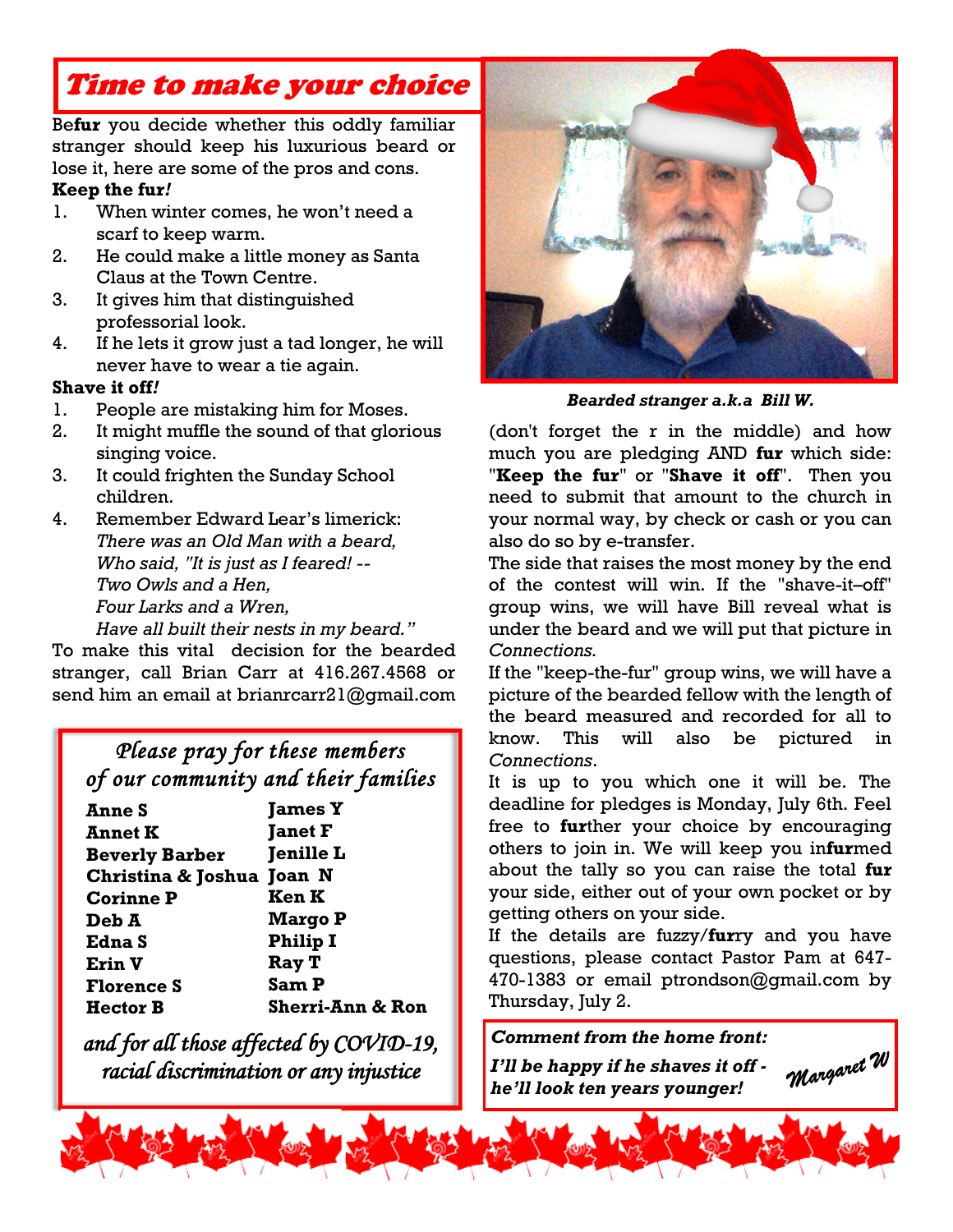

It seems like such a long, long time since the children of Christ Church have met in the Fellowship Room on Sunday morning to learn about Jesus and do wonderful creative crafts together.

"Too long!" Pastor Pam and their teachers agreed, and so they decided to hold a Zoom session of Sunday School on a recent June afternoon.

Seven children and six grown-ups, both parents and teachers, each gathered around their computers at home, met for a time of togetherness. Some parents struggled with the unfamiliar technology, but the children had no problem adapting to it.

They waved and giggled as they saw their friends again on the screen, enjoying the fun of playing a game with Pastor Pam. They learned about the meaning of Psalm 139, which teaches that God made them and loves them and is always with them.

They were able to express how they were feeling about the restrictions and changes and scary news which COVID-19 has brought to everyone. They were gently reassured that one day soon they would not need a Zoom meeting to be together.

It was a healthy event for the children, parents and teachers, lovingly offered and gratefully received.

There will be another Sunday School Zoom meeting on Wednesday, July 22, at 3 pm. **Children and youth, stay tuned to receive an invite into the S.S. ZOOM Room.**



**PLEASE NOTE: Pastor Pam will be away from July 3 to July 9. For emergency or pastoral assistance during this period, call Father Roy at 416-269-1506.**

## The next step

When the Christ Church Parish Board met by phone on June 28, it is not surprising that one of the first questions on the minds of participants was "When will we be able to have real church services again?" Everyone agreed that the current Sunday morning worship via our Website is a blessing, thanks to the participation of many readers, singers, organ music, preachers and officiants, all woven together by the technological expertise of a quiet young woman who is part of out parish family. But we miss the Eucharist, the essential part of our Anglican faith and tradition without which we feel incomplete. So the question is valid - When will we be back in the church building? The answer, of course, is that we cannot be sure, but we are hoping for early September.

With that date in mind, it was felt that we should be planning ahead for it - for everything from preparing the building for social distancing to how we will celebrate being together in person again.

And we will be celebrating! Just how we will ready the building, organize in person events and express our joy has been put in the hands of a special Task Force named at the Board meeting.

Members are: Pastor Pam , Deacon Jacquie, Diane Dean, Eleanor Lorde, Ann Rice, Audrey Shepherd and Father Roy (chair).

The Diocese has prepared comprehensive guidelines for the next steps in reopening parishes, and our Task Force is ready to begin its work.